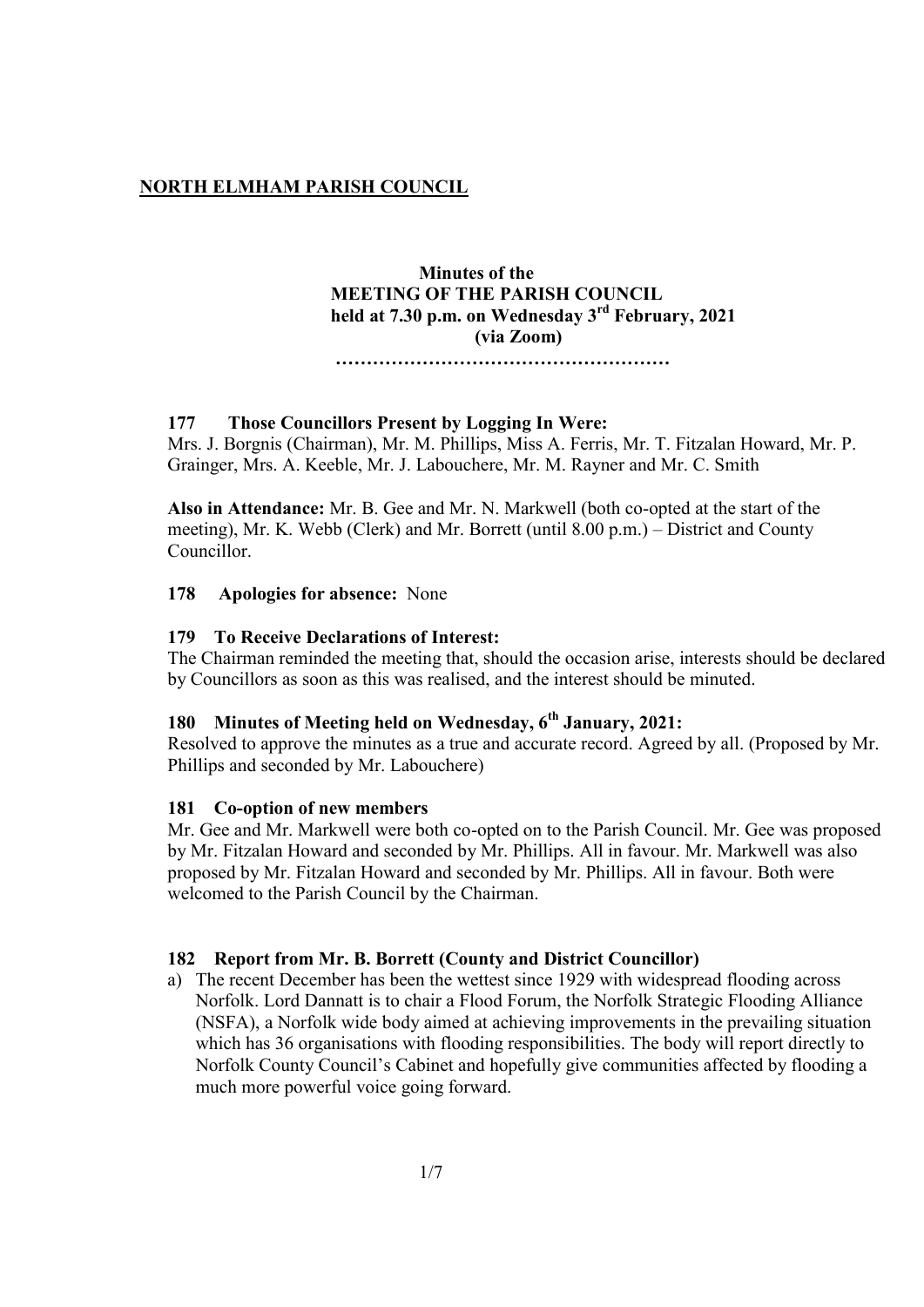b) The County Council budget is not yet set but there will be money for Norfolk rights of way later in the year. A recent local paper item featured the high rate of deaths in Care Homes. Staff are to be compensated if unable to work due to sickness and they will also be encouraged to work in one home, thus reducing the rate of transmission. Staff are being tested twice a week and residents once per week.

Mr. Grainger asked the process for reporting flood issues. Mr. Borrett said that they should be referred to him.

Mr. Labouchere was concerned that the local Norfolk coronavirus figures seemed to be worse than the rest of the country. Mr. Borrett said that as we are further away from London than, for example, Suffolk and Essex, the Norfolk figures tend to lag behind by as much as ten days.

## **UPDATED INFORMATION AND MATTERS ARISING**

## **183 Land Management Matters (item 160)**

(a) Village Green With regard to a previous query in respect of a possible footpath from Oak Avenue to Spencers Close, Mr. Smith suggested a plastic mesh path laid on a grass surface. He will obtain a quotation for the cost. Dog bins are currently being emptied, as normal.

- (b) Cathedral Ruins Nothing to report.
- (c) Cathedral Meadows Two years ago, a rotation period of three years was agreed regarding hedge cutting. After consultation with the contractor, Mr. Fitzalan Howard has recommended that, because of the disruption caused by the weather over the last two years, some "catching up" needs to be carried out. To comply with the higher level environmental stewardship agreement, the hedges have to be cut in January or February. The hedge cutting window closes on 1<sup>st</sup> March and the work will be completed before that date, subject to it being dry enough to get on the land. It is considered that the hedges need flailing this year. The exception is the middle hedge which is very large. This has not been cut for at least six years and is now swamping the livestock fencing. A sub-contracted tracked shear is to be used to reduce the hedge height to its original level so that it can be managed with a cheaper tractor flail in future. The contractor's recommendation is, in future, for a third of the work to be done each year. The quotation for the required work is as follows:-
	- (i) Reduction of the large middle hedge to its original height, using a 360 tracked machine with shear and round up debris for burning - £2.80/m x 260m - £728 + VAT.
	- (ii) Top and side-up with a flail the second and third year hedge growth from all internal field hedges and tidy woody growth and suckers coming through the ground at the field edge before  $1<sup>st</sup> March - £36$  per hour + VAT (estimated time between 20 and 30 hours). Mr. Fitzalan Howard proposed that we proceed in accordance with the above and this was

seconded by Mrs. Keeble. All in favour.

- (d) Broom Green Nothing to report
- (e) Millennium Wood (and Jubilee Wood) The contractor has some tree supports and an invoice is to be submitted for two items. Ten more angle irons are needed at a cost of £20 per post (i.e. £200, in total). All agreed to go ahead with this expenditure.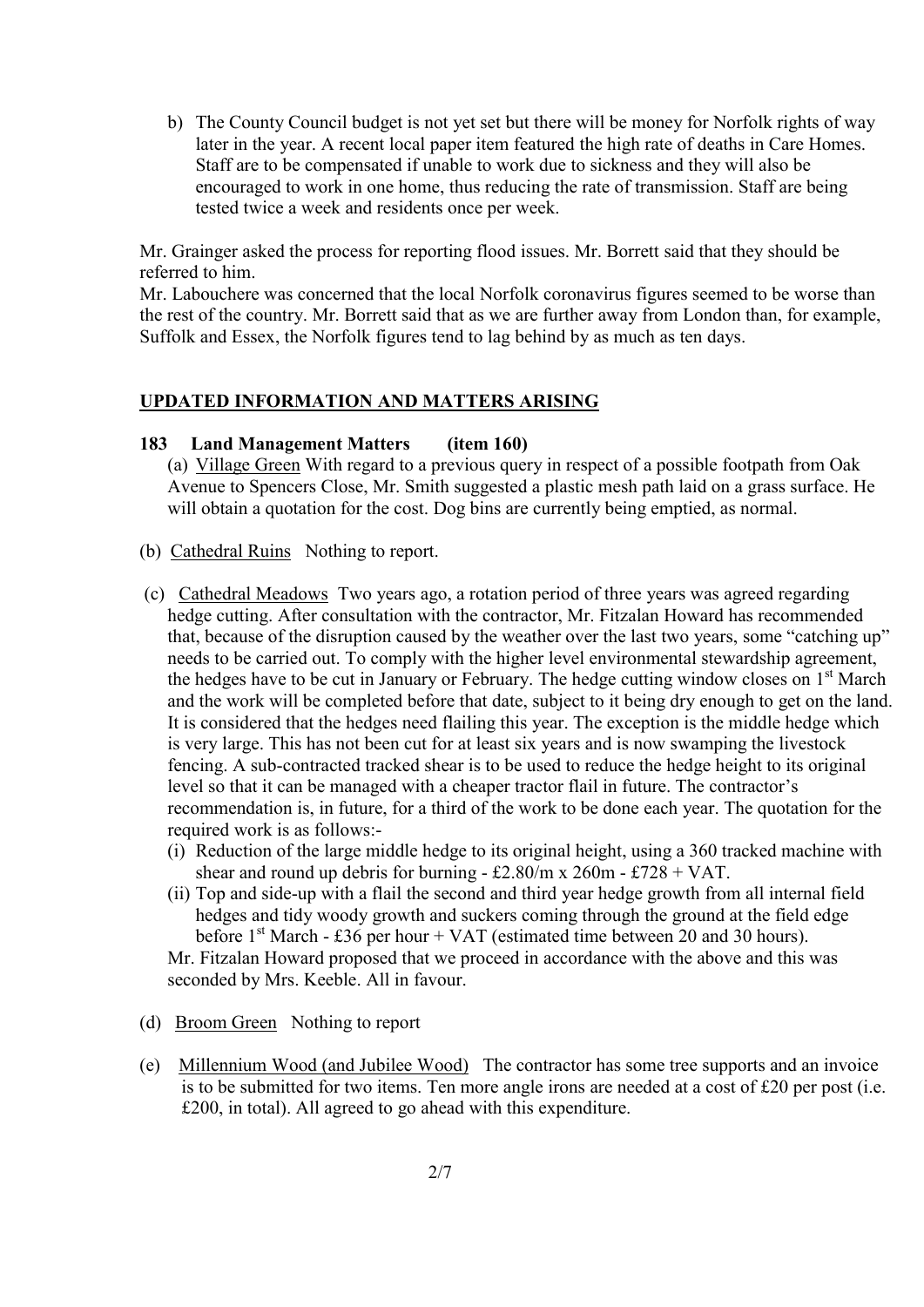#### (f) Bridleway on disused railway line and other railway linked matters

 Mr. Phillips had received a telephone call from a rambler who advised that he had been unable to proceed between County School and the arch at Broom Green. This is an annual problem that has occurred for many years. Cattle are encouraged to go on the bridleway by the farmer which results in the land being churned up and becoming impassable. The continued presence of the cows also prevents walking along this route. Mr. Phillips is to write to the parishioner who raised the matter to explain the difficulties.

 The Chairman reported that Charles Robinson, Chairman of the Mid Norfolk Railway, had advised that the concrete bridge, to the east of the church, had been condemned. It is the intention to fence off the area to prevent pedestrians proceeding. Mr. Robison has obtained a quotation for the work which will take about two weeks. The Railway Company has an obligation to allow pedestrians and horse riders access to move from the bridge northwards to County School at all times. The fence will be opened at both ends so that people can walk without having to pass through the water. The bridge is not to be replaced.

(g) Prince William Wood Nothing to report

## **184 Allotments (item 161)**

Mr. Phillips reported that the final plot is to be let in the near future. The hired digger has successfully levelled the track.

### **185 Street Lights (item 162)**

Mr. Fitzalan Howard reported that the two lights previously causing problems are now working satisfactorily.

#### **186 Highway Matters (item 163)**

The path across the green seems to be in the process of being washed away. This is a Highways' responsibility and Mr. Grainger has logged the issue with Norfolk County Council. The drains are working but are not able to cope with the excessive amount of water that has been produced. Extra drains may be needed.

## **187 Pavilion and Playing Field (item 164)**

 The base is now down for the new seat which has arrived. All junior football leagues have been cancelled for this season. It is envisaged that there will be senior and junior football teams next season, playing regularly on both Saturdays and Sundays. In view of the numerous difficulties experienced with Longham Sunday F. C. over the past few months, the Clerk recommended that any future requests for hiring facilities from this club should be firmly declined.

The Police and Crime Commissioner Election is to take place on  $6<sup>th</sup>$  May, 2021. A hiring fee of £210 has been agreed.

## **188 Youth Club facilities (item 165)**

Mr. Fitzalan Howard reported that he has made contact with the Funding Officer of the Lottery Youth Council. He is to meet with her in the near future with a view to obtaining some help and advice.

**189 Eastgate Centre (item 166)** Nothing to report.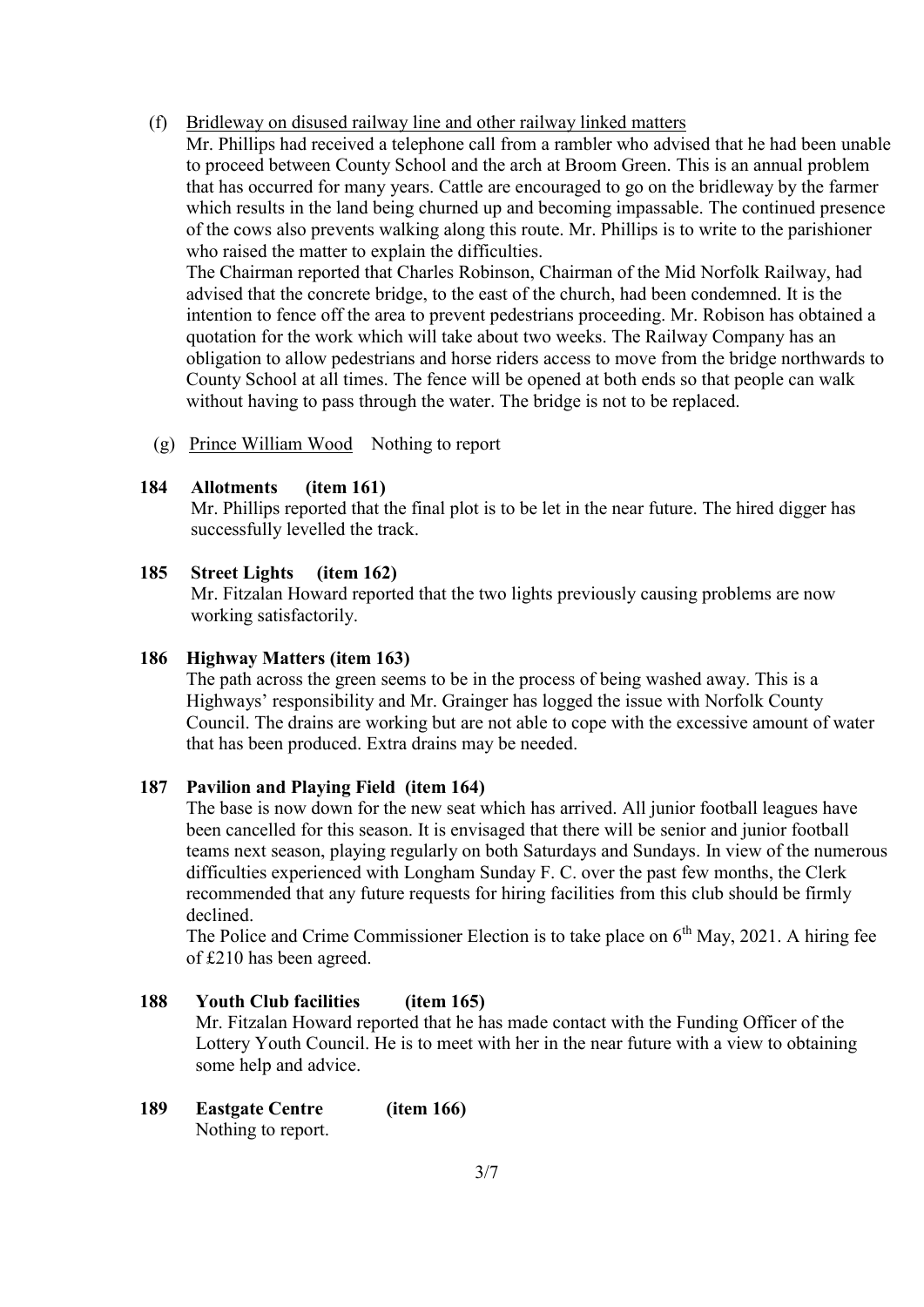## **190 On-line banking (item 167)**

This matter is proceeding and the Clerk stressed the importance of implementing procedures which satisfy the current statutory regulations. The replication of the present payment by cheque system would be preferable but, at this moment in time, it is not certain whether Barclays Bank's internet payment system can provide this. The Clerk is to contact the Bank with the aim of getting information, in writing, regarding the action that we will need to take. Advice is also to be sought from the Norfolk Association of Local Councils (NALC) and/or Norfolk Parish Training and Support (NPT&S). It is anticipated that the situation will be clarified in time for members to confirm agreement to an appropriate course of action at the next meeting in March.

### **191 Affordable Housing - update (item 171)**

Mr. Rayner had forwarded an updating report to members prior to the meeting. Following the decision to select Broadland Housing as the preferred supplier of any exception housing scheme, the following matters were discussed and, where appropriate, duly decided.

- a) A piece is to be placed in Elmham News and it was agreed that this should be produced by Broadland Housing but with the proviso that the Parish Council approves a draft in advance.
- b) A key consideration for the housing need survey is whether to only consider housing need within North Elmham or to also include immediately adjoining parishes. North Elmham has a relatively large number of nine adjoining parishes; Gateley, Horningtoft, Brisley, Beetley, Hoe, Billingford, Bintree, Twyford and Guist. It was agreed by all to limit the survey to North Elmham.
- c) Broadland Housing is to obtain a list of residents from Breckland Council.
- d) Any other suggestions are to be made to Mr. Rayner within the next week.
- e) A site is needed and one just outside the settlement boundary would be permitted.
- **192 Brookside Development update (item 172)**  Nothing to report

#### **193 Accounts for Payment and Schedule of Income**

|         | a) Resolved to approve the following Accounts for payment:- |         |
|---------|-------------------------------------------------------------|---------|
| 12/1/21 | E-on (street lights $-$ November)                           | £202.14 |
| 24/1/21 | Biffa (wheelie bin service from $26/12/20$ to $22/1/21$ )   | £33.60  |
| 3/2/21  | K. Webb (Clerk's pay for January)                           | £733.56 |
| 3/2/21  | HMRC (tax on Clerk's pay)                                   | £89.60  |
| 3/2/21  | HMRC (National Insurance on Clerk's pay)                    | £12.42  |
| 3/2/21  | Mandrake (payroll service for December)                     | £24.00  |
| 3/2/21  | Norfolk Woods and Hedges Ltd (Christmas tree)               | £60.00  |
| 3/2/21  | Seated Furniture Ltd (recycled outdoor bench)               | £360.00 |
| 3/2/21  | J. R. Fletcher (key keeping – November, December & January) | £93.75  |
| 3/2/21  | E-on (pavilion from $18/9/20$ to $4/1/21$ )                 | £291.54 |
| 3/2/21  | Anglian Water (playing field from $2/10/20$ to $1/1/21$ )   | £168.19 |
| 3/2/21  | Anglian Water (sports pavilion from $2/10/20$ to $1/1/21$ ) | £63.58  |
| 3/2/21  | Association of Local Council Clerks (annual membership)     | £40.00  |
| 3/2/21  | Paper-Klip (accounts book and envelopes)                    | £36.29  |
| 3/2/21  | Joe Munns (digger hire at allotments)                       | £145.00 |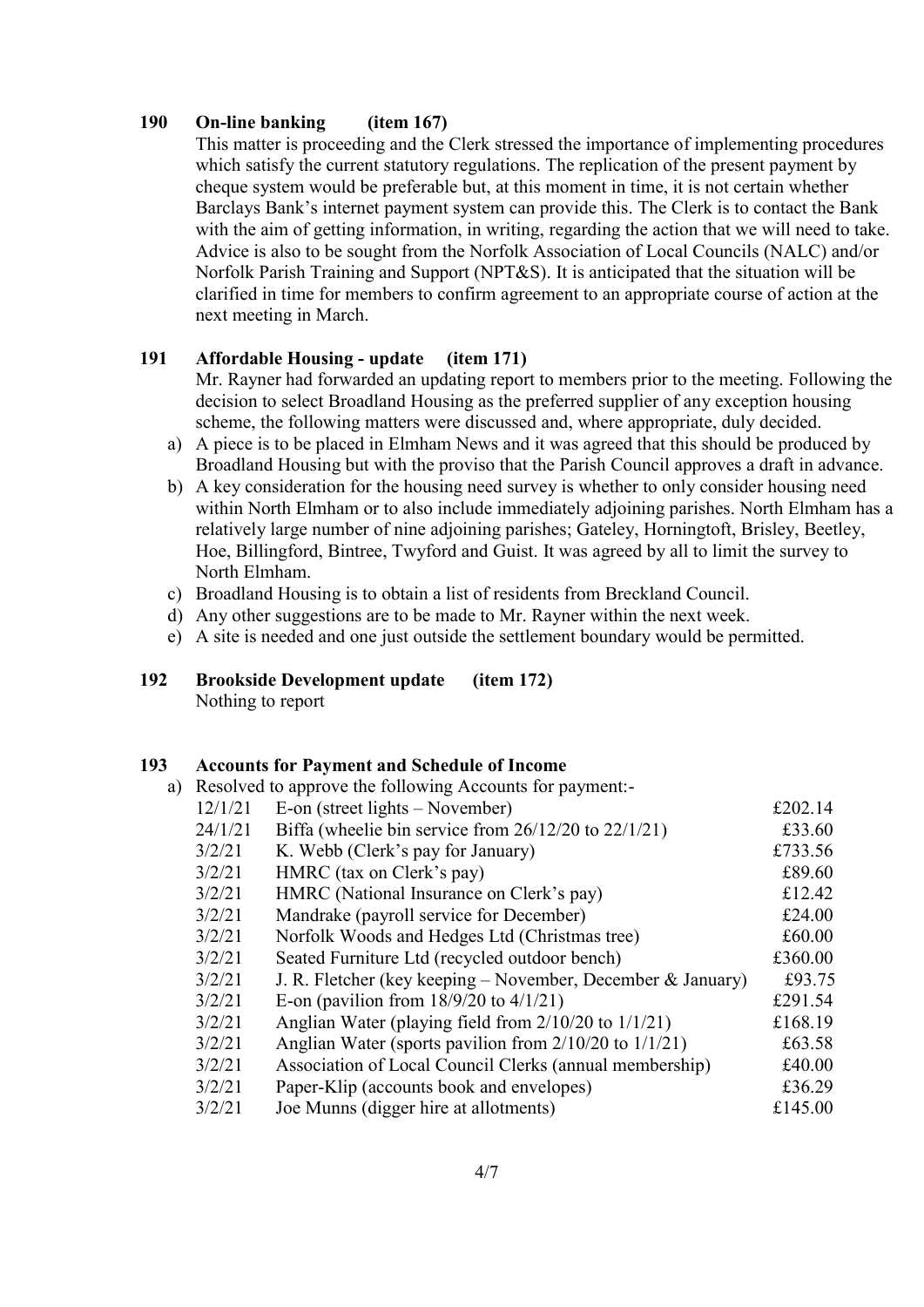(Expenditure approved by all members)

b) Schedule of Income:

| 24/12/20 | J. Rainbow, Slimming World (hire of pavilion)        | £15.00    |
|----------|------------------------------------------------------|-----------|
| 31/12/20 | Breckland Council (Grant – Tier 4 assistance scheme) | £667.00   |
| 11/1/21  | Breckland Council (Grant – Tier 4 assistance scheme) | £1,334.00 |
| 14/1/21  | Donations (winners of Christmas lights competition)  | £35.00    |
| 19/1/21  | Breckland Council (Grant – Tier 4 assistance scheme) | £476.43   |
| 19/1/21  | Breckland Council (Grant – Lockdown payment)         | £4,000.00 |
| 1/2/21   | Longham F.C. (rent of pitch $-$ one game)            | £30.00    |
|          |                                                      |           |

Balances (as at 19/1/21):- Current a/c - £99,649.24, Business Premium a/c £32,987.03

Mr. Phillips presented the monthly Management Financial Report for the first ten months of the current year. This had been circulated to members in advance and was broadly in line with expectations.

# **194 Clerk's annual review**

Owing to the coronavirus crisis, it had not been possible to carry out a formal performance appraisal. A one point raise on the salary scale, resulting in an increase of 47p per hour had been agreed. Proposed by Mr. Phillips and seconded by Mrs. Keeble. All in favour. The next review will take place in December, 2021.

## **195 Offer to purchase red telephone box**

An enquiry had been received from Wendling Parish Council asking whether we would be prepared to sell them one of our red telephone boxes. All agreed that they should be retained and members will consider appropriate uses for them.

## **196 Report on Police and Crime Commissioner's Q&A session**

The meeting was attended by the Chairman who reported as follows:-

The meeting was chaired by John Pennell (Director, NALC) and Russell Reeve. Present were PC Paula Gilluley (Police Community Engagement Officer) and about six council representatives.

Lorne Green (PCC) commenced the discussion by saying that Norfolk Police does very well – it is efficient and fit for purpose – even though it faces enormous challenges.

Simon Bailey (CC) commented that everyone is facing personal and professional challenges that they have never faced before. Norfolk Police have excelled, by placing ongoing legitimacy at the heart of what they do. They have not been the subject of any negative national media stories and have obtained amazing support from the community and the PCC.

Superintendent Lou Provart then presented crime figures/performance data for the last five years. The only categories which saw an increase were violence against the person and drug offences. All other categories saw a significant fall.

I was asked to put the following question:-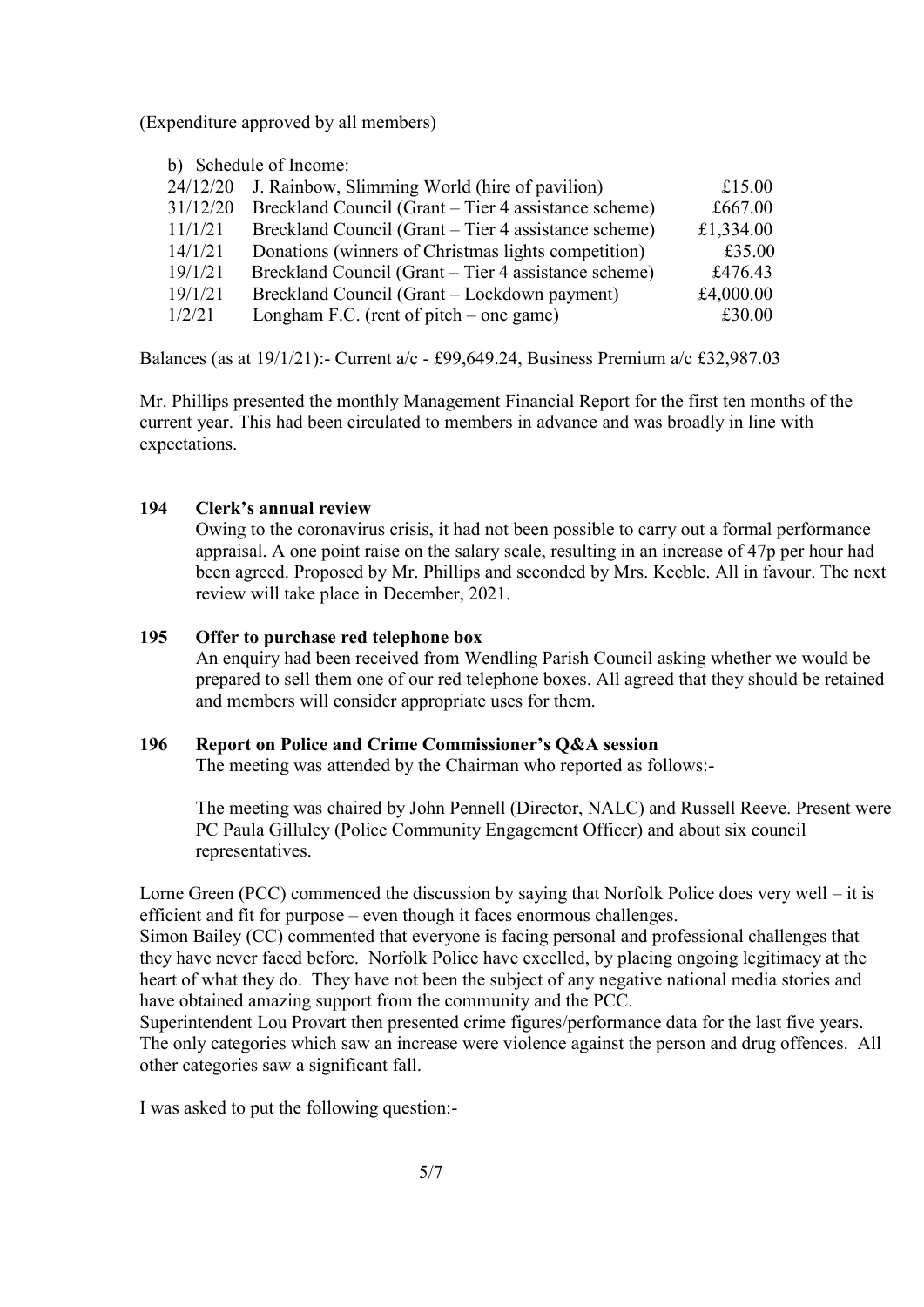Our parish council was encouraged to buy and install two Speed Awareness Monitors in order that the data gathered could be forwarded to the police. The hope was that they would use this data to take action to ensure compliance with speed limits. This has not happened. What is the reason?

A: Superintendent Lou Provart responded by discussing the effectiveness of SAMs. He had been a behavioural scientist and is a proponent of 'nudge theory' as an effective tool. He said that the monitors play an important part in creating 'social proofing' and driving down poor behaviour. He said that the police look first at the most problematical areas, such as rat runs, but said that there is no one single answer. He spoke about co-opting roads policing teams and local beat teams but their emphasis is on community engagement, hence their previous recommendation that parish councils set up community speed watch schemes.

The police are also encouraging the use of special constables, but that they are not as visible as they would want.

#### Questions from other parishes:-

Q: The panel was asked about the policing of moto cross riding, especially at weekends. A: The police call these riders 'green laners' and they have recruited four additional quad bike special constables who are tasked to carry out targeted patrols. Green laning is not always illegal.

Q: It was reported that social media posts encourage people to visit Norfolk as the police do not enforce the current lockdown rules. What is the response to this?

A: The Chief Constable confirmed that their response is very clear and that they are being very robust. 600 fixed penalty notices have been handed out and they are not 'going soft' on people who are breaking the rules

Q: What can be done about littering?

.

A: This is a question for the local authority.

The meeting closed at approximately 7pm.

#### **197 Risk Management – considerations and updates (item 170)**

Di Dann had offered to again carry out the annual internal audit for the current year for the same price, £90, as last year. This was agreed by all members.

### **198 To Consider Planning Applications and Determinations: a) Applications**

- (i) Mr Gavin Redwood variation of conditions on 3PL/2017/0361/F condition 2 (relocation of units 6-8) and condition 4 (raise slab height by  $300 \text{mm}$ ) –  $3PL/2021/0050/\text{VAR}$  – Granary Buildings, Eastgate Street – no objections.
- (ii) Mr. Gray proposed side and rear extension incorporating existing garage 3PL/2021/0130/HOU – 7 Oak Avenue – no objections.

## **b) Determinations**

(i) Mr and Mrs Skinner – new dormer windows, replace all windows and doors and new balcony areas – 3PL/2020/1414/HOU – The Millers Cottage, Billingford Road – approved.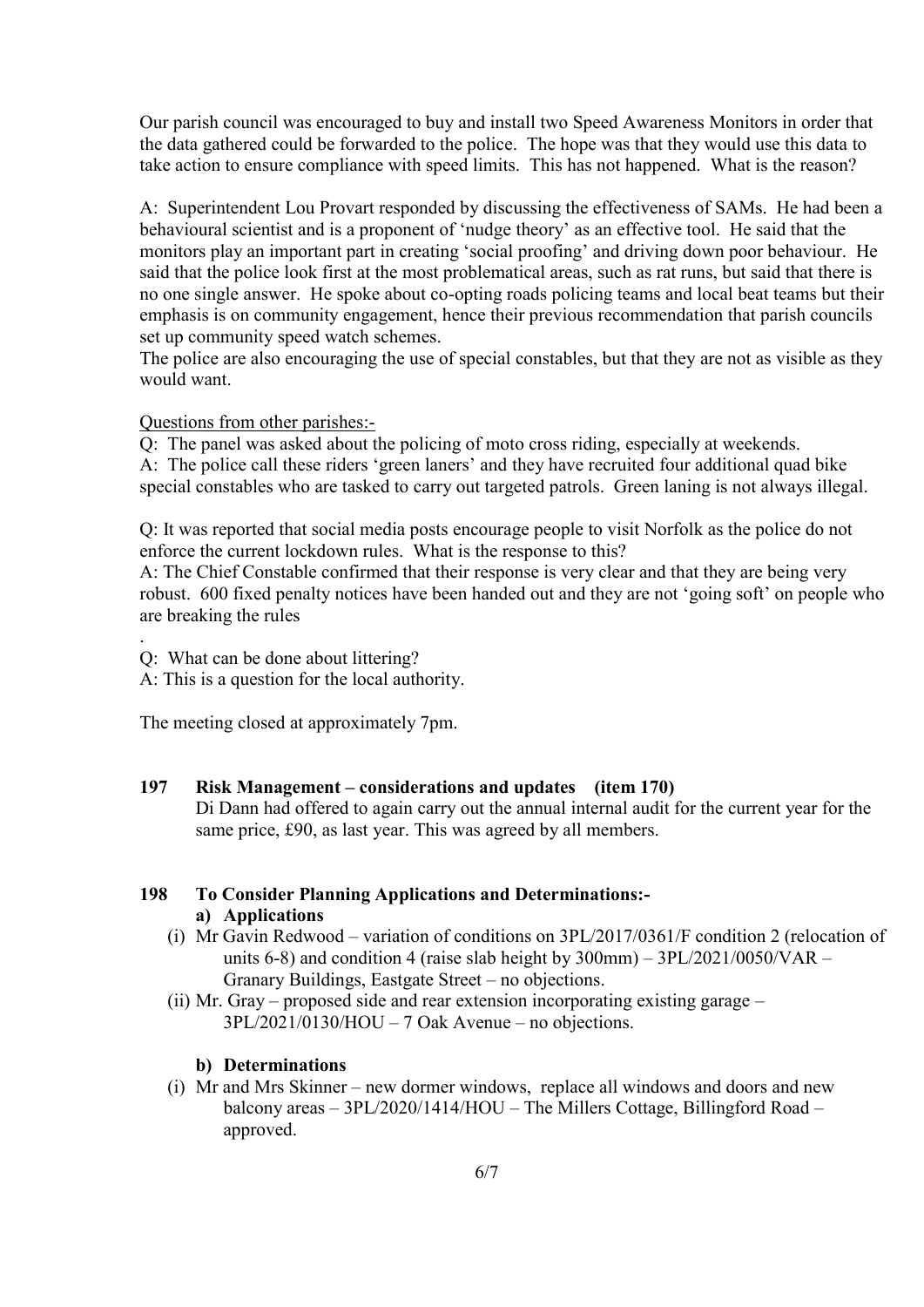(ii) Garrod Developments Ltd – single storey rear extension together with roof alterations, new side porch and detached garage (amended description) – 3PL/2020/1122/HOU – 36 Station Road – approved.

A letter had been received from Breckland Council advising that they are currently investigating an alleged breach (unauthorised development) at Janninesa Farm, NR20 5HF.

## **199 Correspondence**

- 1) Clerks and Councils Direct magazine for January, 2021
- 2) E-mail from parishioner regarding the possibility of an all-weather footpath between Oak Avenue and Spencer Close (please refer to item 183 (a))

## **200 Agenda items for next meeting:** None

## **201 Next Meeting:**

Wednesday, 3rd March 2021 at 7.30 p.m. (Zoom)

There being no further business, the meeting closed at 9.03 p.m.

Chairman Date